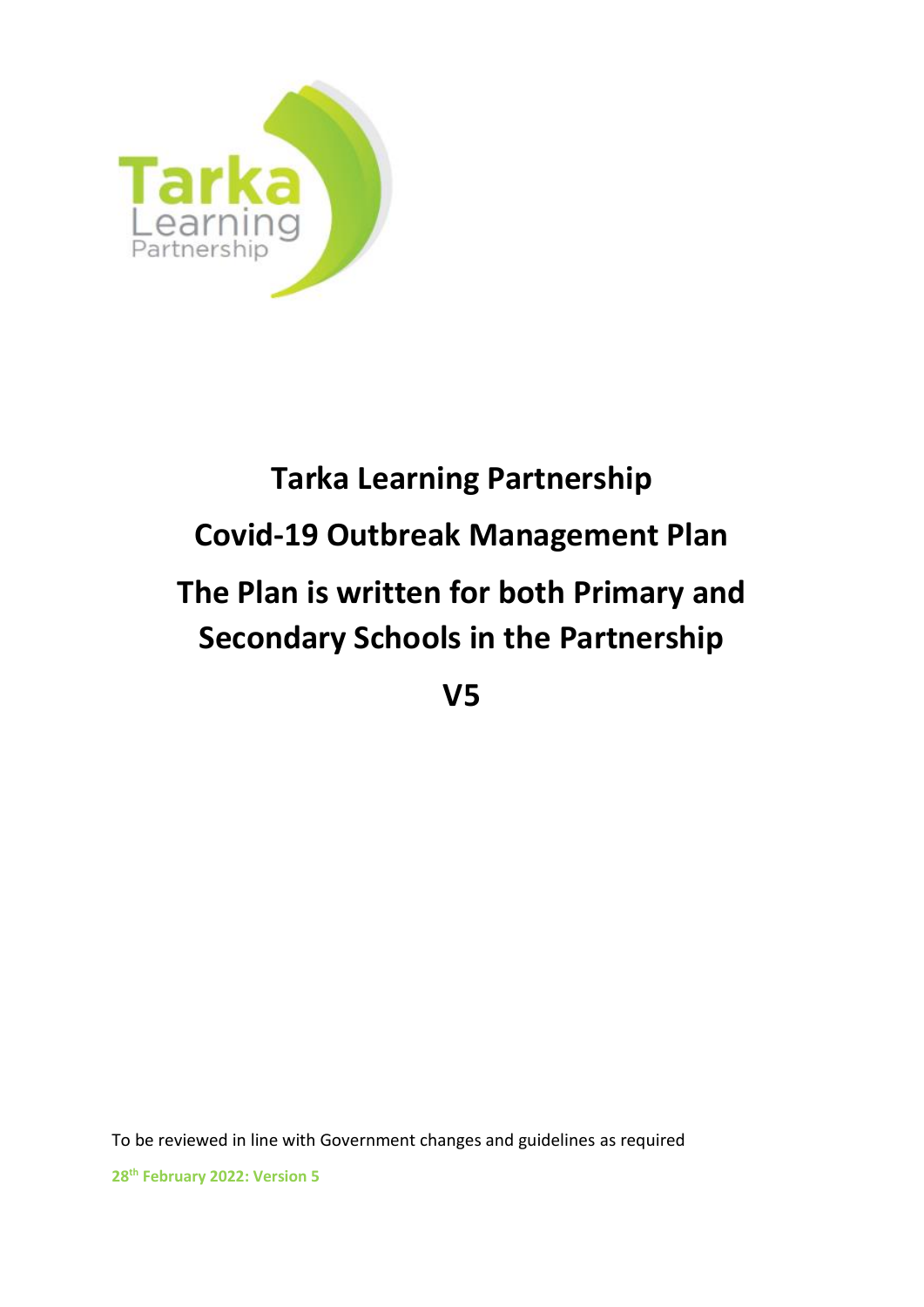# Introduction

The Government has made it a national priority that education and childcare settings should continue to operate as normally as possible during the COVID-19 pandemic. The DfE's published COVID Contingency Framework states that schools should have an "outbreak management plan", outlining how they would operate if any of the measures described in the guidance were recommended for their setting or area.

Measures affecting education and childcare may be necessary in some circumstances, for example:

- to help manage a COVID-19 outbreak within a setting
- if there is extremely high prevalence of COVID-19 in the community and other measures have failed to reduce transmission
- as part of a package of measures responding to a Variant of Concern (VoC)

In these cases, the Guidance also states that councils, directors of public health and Public Health England health protection teams can recommend certain measures for individual schools or clusters of settings.

If there is a need to address more widespread issues across an area, "ministers will take decisions on an area-by-area basis".

This plan should be read alongside the latest guidance for education settings operating during COVID (this is not an exhaustive list, and these documents change frequently so the reader should check they have the most up to date guidance).

This guidance should be read alongside the detailed guidance for education and childcare settings and providers operating during COVID-19:

- [actions for early years and childcare providers during the COVID-19 pandemic](https://www.gov.uk/government/publications/coronavirus-covid-19-early-years-and-childcare-closures/actions-for-early-years-and-childcare-providers-during-the-covid-19-pandemic)
- [schools COVID-19 operational guidance](https://www.gov.uk/government/publications/actions-for-schools-during-the-coronavirus-outbreak/schools-covid-19-operational-guidance)
- [providing apprenticeships during the COVID-19 pandemic](https://www.gov.uk/government/publications/coronavirus-covid-19-apprenticeship-programme-response/providing-apprenticeships-during-the-covid-19-pandemic)
- [SEND and specialist settings: additional COVID-19 operational guidance](https://www.gov.uk/government/publications/guidance-for-full-opening-special-schools-and-other-specialist-settings/send-and-specialist-settings-additional-covid-19-operational-guidance-applies-after-step-4)

In applying restrictions to manage COVID-19 infections the following principles will be applied where possible and when they do not contravene the latest Government guidance for schools:-

- Maximise children and young people in setting/school/college and minimise disruption in a way that best manages COVID-19
- Managing transmission should be weighed against educational drawbacks
- Measures should affect the minimum number for the shortest time
- Attendance restrictions is a last resort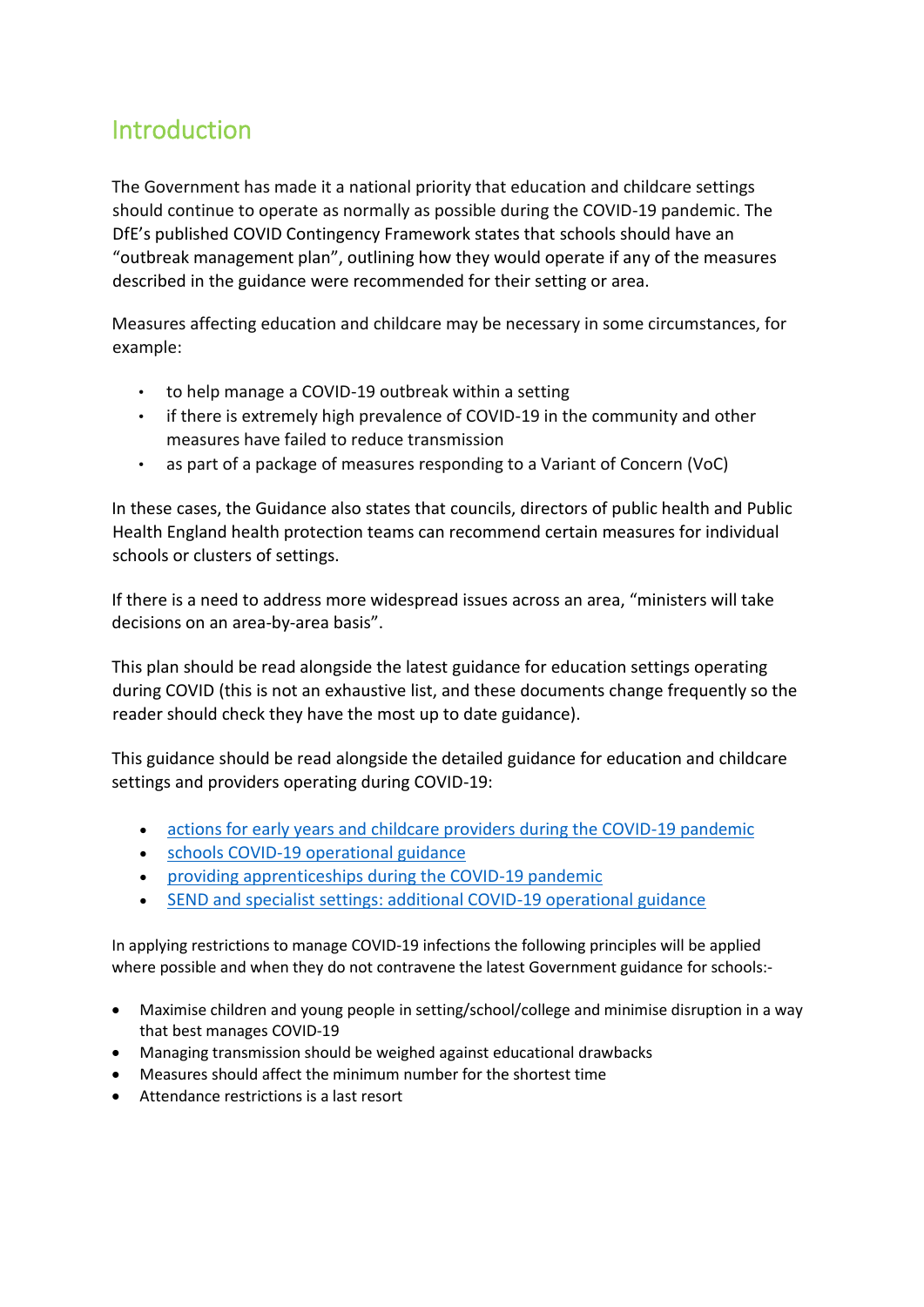# Roles and Responsibilities

Local authorities, DsPH and HPTs are responsible for managing localised outbreaks. They play an important role in providing support and advice to education and childcare settings. Local authorities, DsPH and HPTs can work with their regional partnership teams (RPTs) to escalate issues from the local level into the central Local Action Committee command structure. RPTs support local areas in managing outbreaks and provide advice and insights from across the country to the Chief Medical Officer and the Secretary of State for Health and Social Care to inform decision making. Through the Local Action Committee command structure, ministers consider and take decisions on measures on an area-by-area basis in light of all available evidence, public health advice and the local and national context. In rare circumstances, it may be necessary to escalate issues to ministers through other central government committees (for example incident management teams), but this should be by exception only.

# Baseline Measures

The DfE Operational Guidance sets out the measures that all education settings should have in place to manage transmission of COVID-19.

This includes:

|                                | <b>The Basic</b> |    | 1. Follow and promote public health advice on testing, self-isolation and managing confirmed                                                                                                                                                                                                                                                                                |
|--------------------------------|------------------|----|-----------------------------------------------------------------------------------------------------------------------------------------------------------------------------------------------------------------------------------------------------------------------------------------------------------------------------------------------------------------------------|
|                                | measures         |    | cases of COVID-19<br>2. Continue good hygiene measures for everyone, maintain appropriate cleaning regimes,<br>keep occupied spaces well ventilated and make appropriate use of PPE                                                                                                                                                                                         |
|                                |                  | 3. | Continue strong messaging about signs and symptoms, isolation advice and testing to<br>support prompt isolation of suspected cases                                                                                                                                                                                                                                          |
|                                |                  | 4. | Encourage vaccination uptake for all eligible staff and students                                                                                                                                                                                                                                                                                                            |
| <b>Vaccination information</b> |                  |    |                                                                                                                                                                                                                                                                                                                                                                             |
|                                |                  |    | For staff if eligible for the vaccine you can book your vaccine through the NHS portal                                                                                                                                                                                                                                                                                      |
|                                |                  |    | Book or manage your coronavirus (COVID-19) vaccination - NHS (www.nhs.uk)                                                                                                                                                                                                                                                                                                   |
|                                |                  |    | or attend one of several walk in sites Find out where your nearest walk-in vaccination site is                                                                                                                                                                                                                                                                              |
|                                |                  |    | All adults have now been offered vaccination. If you have staff who have concerns about<br>vaccination support is available for staff to ask questions on a one-to-one basis from<br>specially trained nurses in Devon. If staff would like to discuss concerns, they can contact<br>Lindsay Hemming or Sarah Manton (lindsay.hemming1@nhs.net and<br>sarahmanton@nhs.net). |
|                                |                  |    | Vaccinations for 12-15 year olds are being offered via school clinics and appointments are<br>also available to be booked via the mass vaccination sites. Please see the guide shared by<br>the DfE How to guide for vaccinations in 12-15 year olds<br><b>PDF</b>                                                                                                          |
|                                |                  |    | DfE How to Guide<br>for Vaccines.pdf                                                                                                                                                                                                                                                                                                                                        |
|                                |                  |    |                                                                                                                                                                                                                                                                                                                                                                             |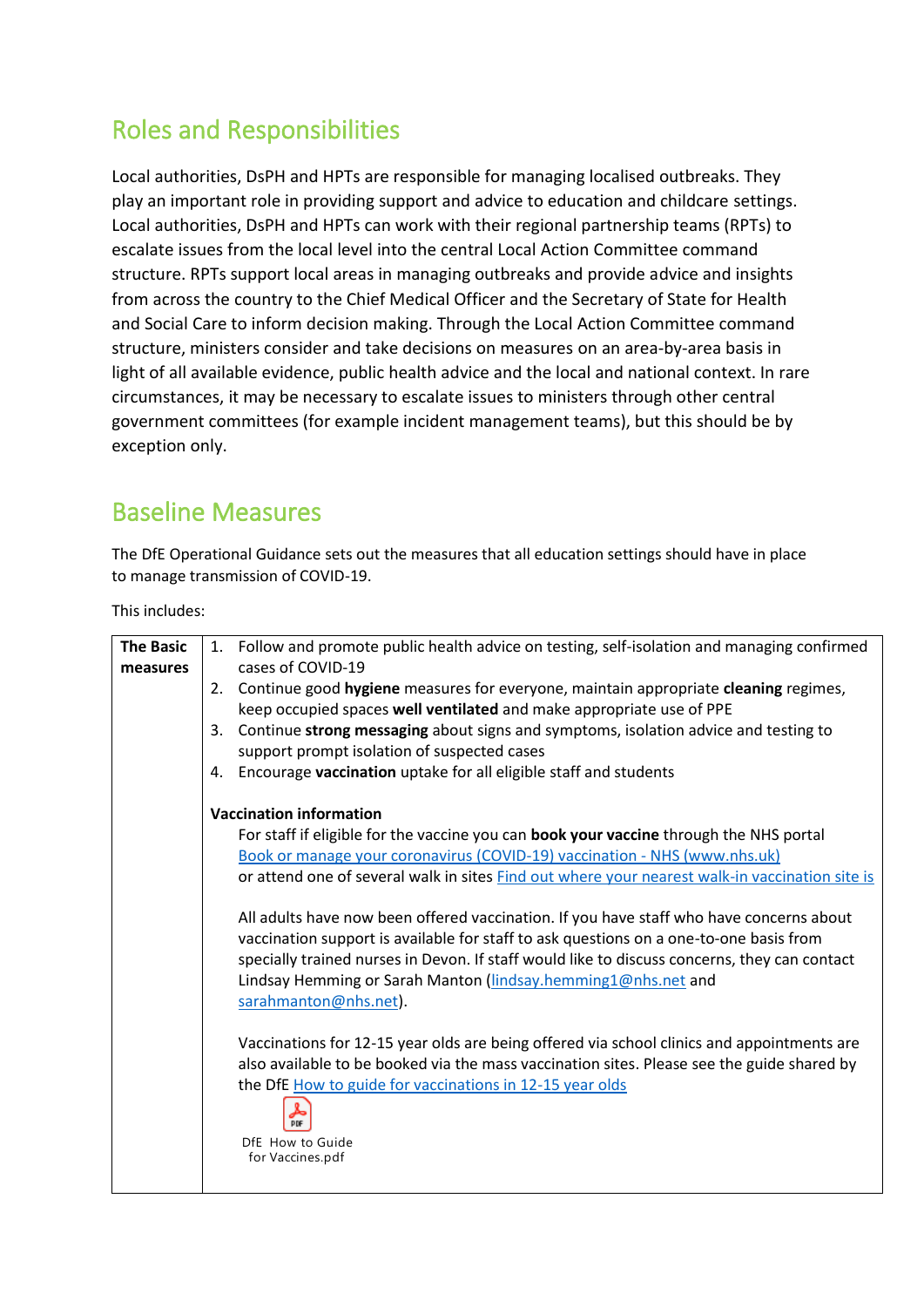

| Contact tracing   Contact testing has now ended. |
|--------------------------------------------------|
|                                                  |

## When our School will consider extra action

**If the Head Teacher or relevant school leader feels the school has reached one of the points set out below, then they should contact the CEO to discuss next steps before taking further action(s)**

| When to take | Seek Public Health Advice/DCC if (CEO first) :                                                                                                                                                                                                                                       |
|--------------|--------------------------------------------------------------------------------------------------------------------------------------------------------------------------------------------------------------------------------------------------------------------------------------|
| extra action | For most education and childcare settings may consider seeking advice when:                                                                                                                                                                                                          |
|              | • a higher than previously experienced and/or rapidly increasing number of staff or<br>student absences due to COVID-19 infection<br>• evidence of severe disease due to COVID-19, for example if a pupil, student, child or<br>staff member is admitted to hospital due to COVID-19 |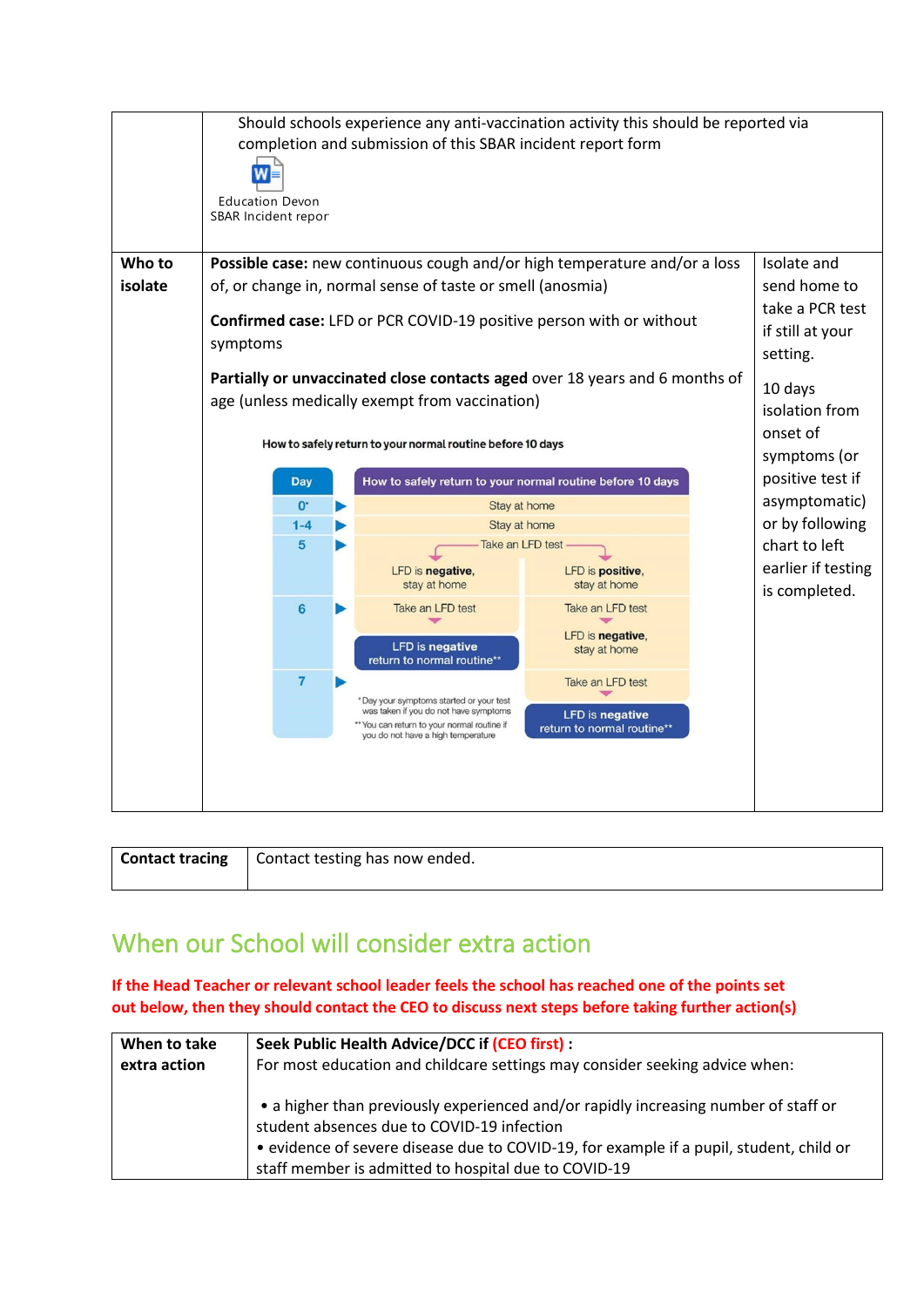|                                 | • a cluster of cases where there are concerns about the health needs of vulnerable staff<br>or students within the affected group<br>where absence of staffing prevents the safe opening of the school |
|---------------------------------|--------------------------------------------------------------------------------------------------------------------------------------------------------------------------------------------------------|
| Who should I                    | Inform the CEO first prior to the health team                                                                                                                                                          |
| inform                          |                                                                                                                                                                                                        |
|                                 | Inform the local Public Health Team using the smart survey form outlining a summary                                                                                                                    |
| <b>PDF</b>                      | of cases and indicate if support is required in the additional comments section                                                                                                                        |
| Schools Flowchart               | Inform the DfE helpline (0800 046 8687 - available until end of March 2022                                                                                                                             |
| V23 feb 22.pdf                  | DCC if conditions are met to enforce part or full closure of the school                                                                                                                                |
|                                 | <b>Parents</b>                                                                                                                                                                                         |
| Warn and inform V13<br>TLP.docx | Provide a warn and inform letter to parents across the school when relevant.                                                                                                                           |
|                                 |                                                                                                                                                                                                        |
|                                 |                                                                                                                                                                                                        |

## Actions to consider

When the above point(s) is/are reached, the school will review current Covid 19 management measures with the CEO of Tarka Learning Partnership and reinforce the testing, hygiene and ventilation measures they already have in place. There is more detail on these in the annex to the DfE guidance document [Contingency framework: education and childcare settings](https://assets.publishing.service.gov.uk/government/uploads/system/uploads/attachment_data/file/1011704/20210817_Contingency_Framework_FINAL.pdf)  [\(publishing.service.gov.uk\)](https://assets.publishing.service.gov.uk/government/uploads/system/uploads/attachment_data/file/1011704/20210817_Contingency_Framework_FINAL.pdf) and in the guidance for each sector.

We may wish to seek additional public health advice if we are concerned about transmission in the setting, either by phoning the DfE helpline (0800 046 8687, option 1) or in line with other local arrangements. A Director of Public Health or an HPT may give settings advice reflecting the local situation. In areas where rates are high, this may include advice that local circumstances mean that the thresholds for extra action can be higher than set out above. If they judge that additional action should be taken, they might advise the setting to take some or all of the other measures described in this document, for example extra testing. We will ensure that contingency plans cover how they would operate if any of the measures described below were recommended for our setting or area.

| <b>What additional</b> | <b>Additional measures:</b>                                         | <b>DfE</b> helpline |
|------------------------|---------------------------------------------------------------------|---------------------|
| outbreak               | In addition to day-to-day control measures, additional<br>$\bullet$ | 0800 046 8687       |
| management             | 'outbreak control measures' may be advised by DsPH                  |                     |
| actions might a        | (or their teams) or UKHSA Health Protection Team                    | smart survey        |
| school                 | following an individual risk assessment.                            |                     |
| implement              | Measures may include:<br>٠                                          |                     |
| within an              | • Warn and inform information to setting, or group                  |                     |
| outbreak?              | within the setting.                                                 |                     |
|                        | • Measures to promote social distancing, reduce                     |                     |
|                        | crowding or inter-group mixing                                      |                     |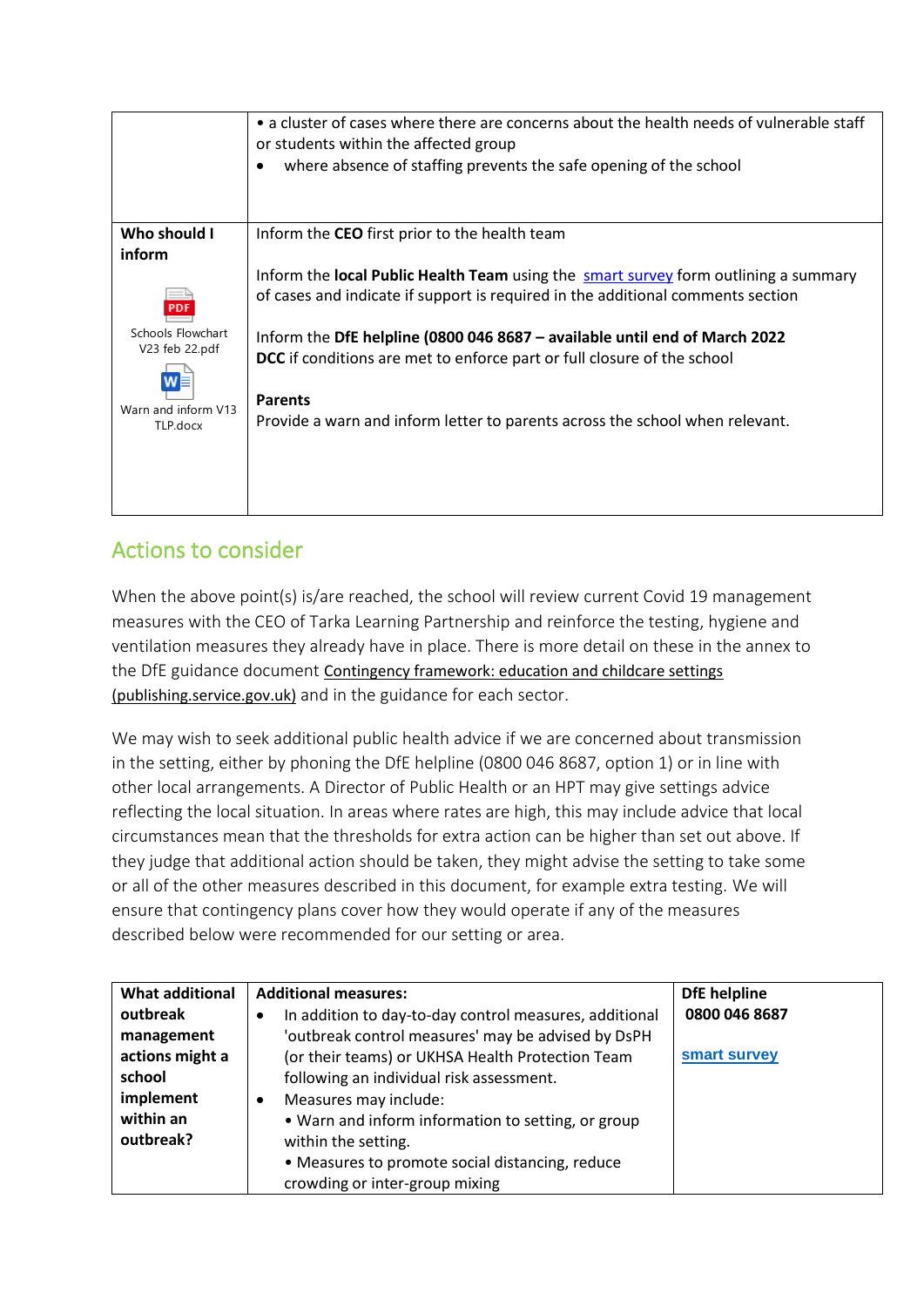|                        | • Measures to reduce mixing of staff<br>• Temporary limits on visits in and out of setting (e.g.<br>performances, educational visits)<br>• Temporary reintroduction of face coverings in<br>communal areas and/or classrooms<br>• One off targeted outbreak testing of staff and<br>pupils/students (in yr 7 and above). This may include<br>temporary onsite LFD testing in SEND settings,<br>• Attendance restrictions. A Contingency/Outbreak<br>Management planning tool is available via your Local |  |
|------------------------|----------------------------------------------------------------------------------------------------------------------------------------------------------------------------------------------------------------------------------------------------------------------------------------------------------------------------------------------------------------------------------------------------------------------------------------------------------------------------------------------------------|--|
|                        | Authority                                                                                                                                                                                                                                                                                                                                                                                                                                                                                                |  |
| Frequently             | primary and early years,                                                                                                                                                                                                                                                                                                                                                                                                                                                                                 |  |
| <b>Asked Questions</b> | secondary schools, further education and higher education                                                                                                                                                                                                                                                                                                                                                                                                                                                |  |
| <b>Google Drive -</b>  | Early Years and Primary Schools Document Sharing Platform - Google Drive                                                                                                                                                                                                                                                                                                                                                                                                                                 |  |
| <b>DfE</b> document    | Resources- Further Education & Secondary Schools - Google Drive                                                                                                                                                                                                                                                                                                                                                                                                                                          |  |
| sharing                |                                                                                                                                                                                                                                                                                                                                                                                                                                                                                                          |  |

## Safeguarding

- It is expected that all schools have a DSL on site, if this is not possible a senior leader will take on the responsibility for coordinating safeguarding and remote support will be given by the TLP's Director for Inclusion and Safeguarding
- Wellbeing calls will be made regularly (in line with individual pupil risk assessments and the TLP Addendum for C19 safeguarding policy) to ensure that pupils are safe and well at home
- The Trust Director of Inclusion & Safeguarding will consider enacting/reviewing the addendum to the trust's child protection and safeguarding policy

#### Meals

• Meals will continue to be provided for those on site, those in receipt of free school meals who are not on site will either be provided with vouchers or food for the time the pupil is isolating, or the school is restricting attendance.

#### IT Access

- As part of the school remote learning plan, details will be held of who requires a device to be provided. These will be available to be collected from school or, if there is prior warning, they will be distributed prior to class/school closures.
- Part of the wellbeing calls will be to monitor this provision and pupil access to the remote learning so that support can be given as required

#### Public Exam and Tests

• If an outbreak occurs during a public exam or test period, advice will be sought from the exam board/government agency to support contingency plans